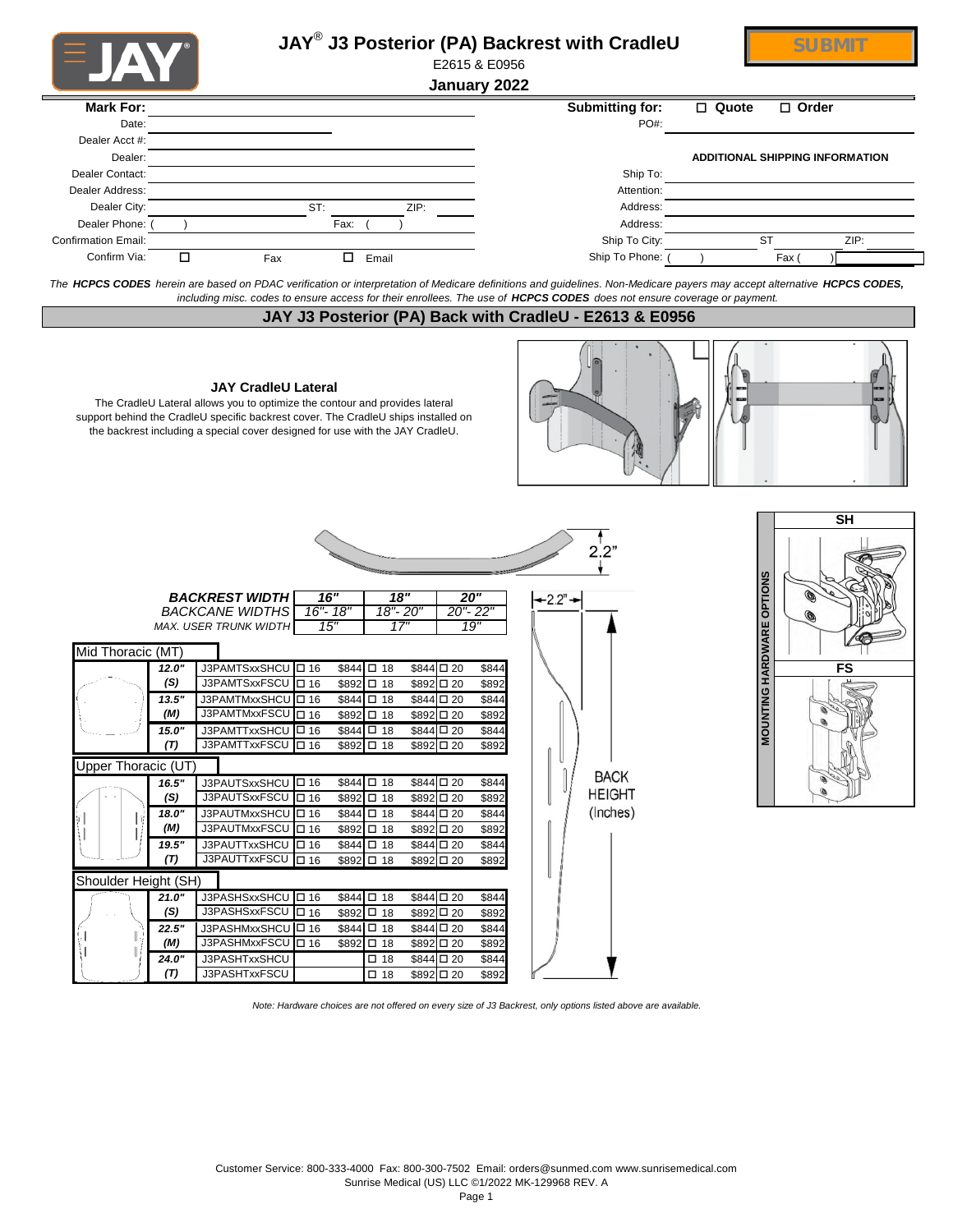



#### E2615 & E0956 **January 2022**

| <b>Mark For:</b>           |   |     |     |            |      | Submitting for: | $\Box$ Quote |     | $\Box$ Order                    |      |
|----------------------------|---|-----|-----|------------|------|-----------------|--------------|-----|---------------------------------|------|
|                            |   |     |     |            |      |                 |              |     |                                 |      |
| Date:                      |   |     |     |            |      | PO#:            |              |     |                                 |      |
| Dealer Acct #:             |   |     |     |            |      |                 |              |     |                                 |      |
| Dealer:                    |   |     |     |            |      |                 |              |     | ADDITIONAL SHIPPING INFORMATION |      |
| Dealer Contact:            |   |     |     |            |      | Ship To:        |              |     |                                 |      |
| Dealer Address:            |   |     |     |            |      | Attention:      |              |     |                                 |      |
| Dealer City:               |   |     | ST: |            | ZIP: | Address:        |              |     |                                 |      |
| Dealer Phone:              |   |     |     | Fax: (     |      | Address:        |              |     |                                 |      |
| <b>Confirmation Email:</b> |   |     |     |            |      | Ship To City:   |              | ST: |                                 | ZIP: |
| Confirm Via:               | □ | Fax |     | □<br>Email |      | Ship To Phone:  |              |     | Fax                             |      |

*The HCPCS CODES herein are based on PDAC verification or interpretation of Medicare definitions and guidelines. Non-Medicare payers may accept alternative HCPCS CODES, including misc. codes to ensure access for their enrollees. The use of HCPCS CODES does not ensure coverage or payment.*

# **JAY J3 Posterior Lateral (PL) Back with CradleU - E2615 & E0956**

 $\sqrt{2}$ 

 $\overline{\mathbf{f}}$ 

#### **JAY CradleU Lateral**

The CradleU Lateral allows you to optimize the contour and provides lateral support behind the CradleU specific backrest cover. The CradleU ships installed on the backrest including a special cover designed for use with the JAY CradleU.



|                      |       |          |             |                                                        |        |                      |                   |                   |                     |                  | 3"   |               |
|----------------------|-------|----------|-------------|--------------------------------------------------------|--------|----------------------|-------------------|-------------------|---------------------|------------------|------|---------------|
|                      |       |          |             | <b>BACKREST WIDTH</b>                                  |        | $\overline{16"}$     |                   | $\overline{18}$ " |                     | 20"              |      |               |
|                      |       |          |             | <b>BACKCANE WIDTHS</b><br><b>MAX. USER TRUNK WIDTH</b> |        | $16" - 18"$<br>13.5" |                   | 18"-20"<br>15.5"  |                     | 20"-22"<br>17.5" | -3"- |               |
| Mid Thoracic (MT)    |       | X.       | Y           |                                                        |        |                      |                   |                   |                     |                  |      |               |
|                      | 12.0" |          | $4.5"$ 5.5" | J3PLMTSxxSHCU                                          | $\Box$ | 16                   | $$940 \square 18$ |                   | $$940 \square 20$   | \$940            |      |               |
|                      | (S)   |          |             | J3PLMTSxxFSCU                                          | $\Box$ | 16                   | \$988 □ 18        |                   | \$988 □ 20          | \$988            |      |               |
|                      | 13.5" |          | $4.5"$ 7.0" | J3PLMTMxxSHCU                                          | $\Box$ | 16                   | \$940 □ 18        |                   | \$940 □ 20          | \$940            |      |               |
|                      | (M)   |          |             | J3PLMTMxxFSCU                                          | $\Box$ | 16                   | \$988 □ 18        |                   | \$988 □ 20          | \$988            |      |               |
|                      | 15.0" |          | 4.5" 8.5"   | J3PLMTTxxSHCU                                          | $\Box$ | 16                   | $$940 \square 18$ |                   | $$940 \square 20$   | \$940            |      |               |
|                      | (T)   |          |             | J3PLMTTxxFSCU                                          | $\Box$ | 16                   | $$988$ $\Box$ 18  |                   | \$988 □ 20          | \$988            |      |               |
| Upper Thoracic (UT)  |       | X        | Y           |                                                        |        |                      |                   |                   |                     |                  |      |               |
|                      | 16.5" | 5.5"     | 7.5"        | J3PLUTSxxSHCU                                          |        | $\square$ 16         | \$940 □ 18        |                   | \$940 □ 20          | \$940            |      | BACK          |
|                      | (S)   |          |             | J3PLUTSxxFSCU                                          | $\Box$ | 16                   | \$988 □ 18        |                   | $$988 \Box 20$      | \$988            |      | <b>HEIGHT</b> |
|                      | 18.0" |          | 5.5" 8.5"   | J3PLUTMxxSHCU                                          | $\Box$ | 16                   | $$940 \square 18$ |                   | \$940 □ 20          | \$940            |      | (inches)      |
|                      | (M)   |          |             | J3PLUTMxxFSCU                                          |        | 16                   | \$988 □ 18        |                   | \$988 □ 20          | \$988            |      |               |
|                      | 19.5" |          | 5.5" 9.5"   | J3PLUTTxxSHCU                                          |        | 16                   | \$940 □ 18        |                   | $$940 \square 20$   | \$940            |      |               |
|                      | (T)   |          |             | J3PLUTTxxFSCU                                          | $\Box$ | 16                   | \$988 □ 18        |                   | \$988 □ 20          | \$988            |      |               |
| Shoulder Height (SH) |       | $\times$ | Y           |                                                        |        |                      |                   |                   |                     |                  |      |               |
|                      | 21.0" |          |             | J3PLSHSxxSHCU                                          | $\Box$ | 16                   | $$940 \square 18$ |                   | \$940 □ 20          | \$940            |      |               |
|                      | (S)   |          | $5.5"$ 8.5" | J3PLSHSxxFSCU                                          | $\Box$ | 16                   | $$988 \Box 18$    |                   | $$988 \Box 20$      | \$988            |      |               |
|                      | 22.5" |          | $5.5"$ 9.5" | J3PLSHMxxSHCU                                          | $\Box$ | 16                   | $$940 \square 18$ |                   | \$940 □ 20          | \$940            |      |               |
|                      | (M)   |          |             | J3PLSHMxxFSCU                                          | $\Box$ | 16                   | \$988 □ 18        |                   | $$988$ $\square$ 20 | \$988            |      |               |
|                      | 24.0" |          |             | J3PLSHTxxSHCU                                          |        |                      | $\square$ 18      |                   | \$940 □ 20          | \$940            |      |               |
|                      | (T)   |          | 5.5" 10.5"  | J3PLSHTxxFSCU                                          |        |                      | $\square$ 18      | \$988 □ 20        |                     | \$988            |      |               |

 $\Gamma$ 



*Note: Hardware choices are not offered on every size of J3 Backrest, only options listed above are available.*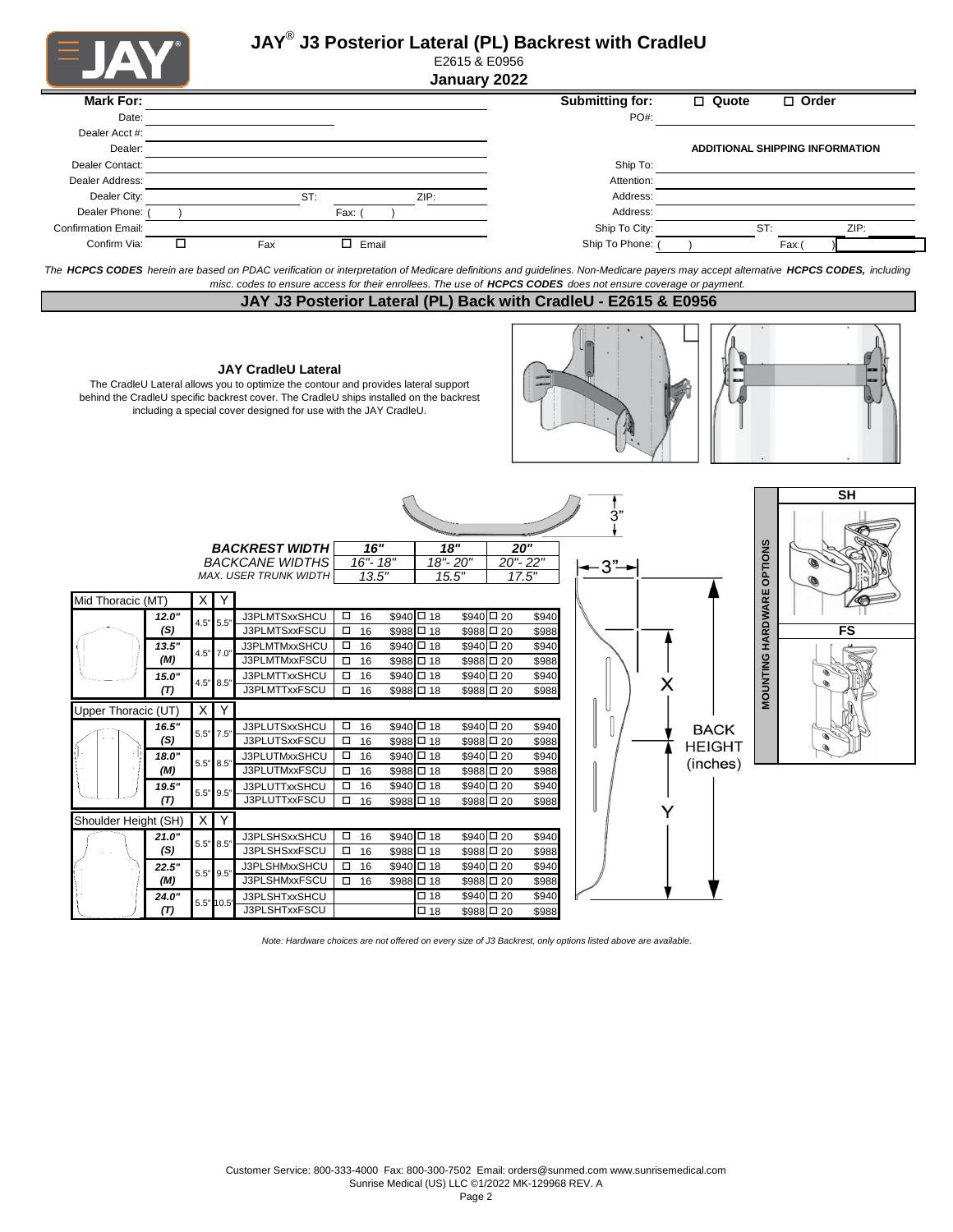|                               |                        |          | E2615 & E0956<br>January 2022                                                                                                                                                                                                                                                    |                                                                                                                                                                                         |  |
|-------------------------------|------------------------|----------|----------------------------------------------------------------------------------------------------------------------------------------------------------------------------------------------------------------------------------------------------------------------------------|-----------------------------------------------------------------------------------------------------------------------------------------------------------------------------------------|--|
| <b>Mark For:</b>              |                        |          |                                                                                                                                                                                                                                                                                  | Submitting for:<br>$\Box$ Quote<br>$\Box$ Order                                                                                                                                         |  |
| Date:<br>Dealer Acct #:       |                        |          |                                                                                                                                                                                                                                                                                  | PO#:                                                                                                                                                                                    |  |
| Dealer:<br>Dealer Contact:    |                        |          |                                                                                                                                                                                                                                                                                  | ADDITIONAL SHIPPING INFORMATION<br>Ship To:                                                                                                                                             |  |
| Dealer Address:               |                        |          |                                                                                                                                                                                                                                                                                  | Attention:                                                                                                                                                                              |  |
| Dealer City:<br>Dealer Phone: |                        |          | ST:<br>ZIP:<br>Fax:                                                                                                                                                                                                                                                              | Address:<br>Address:                                                                                                                                                                    |  |
| <b>Confirmation Email:</b>    |                        |          |                                                                                                                                                                                                                                                                                  | Ship To City:<br>ZIP:<br>ST:                                                                                                                                                            |  |
| Confirm Via:<br>□             |                        |          | $\Box$ Email<br>Fax                                                                                                                                                                                                                                                              | Ship To Phone:<br>Fax:                                                                                                                                                                  |  |
|                               |                        |          | codes to ensure access for their enrollees. The use of HCPCS CODES does not ensure coverage or payment.                                                                                                                                                                          | The HCPCS CODES herein are based on PDAC verification or interpretation of Medicare definitions and guidelines. Non-Medicare payers may accept alternative HCPCS CODES, including misc. |  |
|                               |                        |          |                                                                                                                                                                                                                                                                                  | JAY J3 Posterior Deep Contour (PDC) Back with CradleU - E2620 & E0956                                                                                                                   |  |
|                               |                        |          |                                                                                                                                                                                                                                                                                  |                                                                                                                                                                                         |  |
|                               |                        |          | <b>JAY CradleU Lateral</b><br>The CradleU Lateral allows you to optimize the contour and provides lateral support behind the<br>CradleU specific backrest cover. The CradleU ships installed on the backrest including a<br>special cover designed for use with the JAY CradleU. |                                                                                                                                                                                         |  |
|                               |                        |          | 16"<br>$\overline{18}$ "<br><b>BACKREST WIDTH</b>                                                                                                                                                                                                                                | <b>SH</b><br>6'<br>20"                                                                                                                                                                  |  |
|                               |                        |          | <b>BACKCANE WIDTHS</b><br>16"- 18"<br>18"-20"<br>13"<br>15"<br>MAX. USER TRUNK WIDTH                                                                                                                                                                                             | HARDWARE OPTIONS<br>$20 - 22$<br>17"                                                                                                                                                    |  |
| Mid Thoracic (MT)             | X                      | Y        |                                                                                                                                                                                                                                                                                  | 6"                                                                                                                                                                                      |  |
| 12.0"<br>(S)                  | 5.5"                   | .5'      | J3PDCMTSxxSHCU<br>$$1,074$ $\Box$ 18<br>16<br>☑<br>J3PDCMTSxxFSCU<br>$\Box$<br>16<br>$$1,123$ $\Box$ 18                                                                                                                                                                          | $$1,074$ $\square$ 20<br>\$1,074<br>$$1,123$ $\square$ 20<br>\$1,123                                                                                                                    |  |
| 13.5"<br>(M)                  |                        |          |                                                                                                                                                                                                                                                                                  | FS                                                                                                                                                                                      |  |
| 15.0"                         | 6.5"                   | .5"      | $$1,074$ $\Box$ 18<br>J3PDCMTTxxSHCU<br>☑ 16                                                                                                                                                                                                                                     | <b>BACK</b><br>MOUNTING<br>$$1,074$ $\square$ 20<br>\$1,074<br><b>HEIGHT</b>                                                                                                            |  |
| (T)                           |                        |          | J3PDCMTTxxFSCU<br>$\square$ 16<br>$$1,123$ $\Box$ 18                                                                                                                                                                                                                             | $\overline{1,123}$ $\Box$ 20<br>\$1,123<br>(Inches)                                                                                                                                     |  |
| Jpper Thoracic (UT)<br>16.5   | X                      | Y        |                                                                                                                                                                                                                                                                                  |                                                                                                                                                                                         |  |
| (S)                           |                        |          |                                                                                                                                                                                                                                                                                  |                                                                                                                                                                                         |  |
| 18.0"<br>(M)<br>19.5"         | $6.5"$                 | .5"      | ☑ 16<br>$$1,074$ $\square$ 18<br>J3PDCUTMxxSHCU<br>J3PDCUTMxxFSCU<br>16<br>$$1,123$ $\Box$ 18<br>$\Box$                                                                                                                                                                          | $$1,074$ $\square$ 20<br>\$1,074<br>$$1,123$ $\square$ 20<br>\$1,123                                                                                                                    |  |
|                               |                        |          |                                                                                                                                                                                                                                                                                  |                                                                                                                                                                                         |  |
| (T)                           |                        |          |                                                                                                                                                                                                                                                                                  | X"                                                                                                                                                                                      |  |
| Shoulder Height (SH)<br>21.0" | $\mathsf{X}$<br>$6.5"$ | Y<br>.5" | J3PDCSHSxxSHCU<br>$$1,074$ $\square$ 18<br>☑ 16                                                                                                                                                                                                                                  | $$1,074$ $\square$ 20<br>\$1,074                                                                                                                                                        |  |

*Note: Hardware choices are not offered on every size of J3 Backrest, only options listed above are available.* 

*24.0" (T)*

Page 3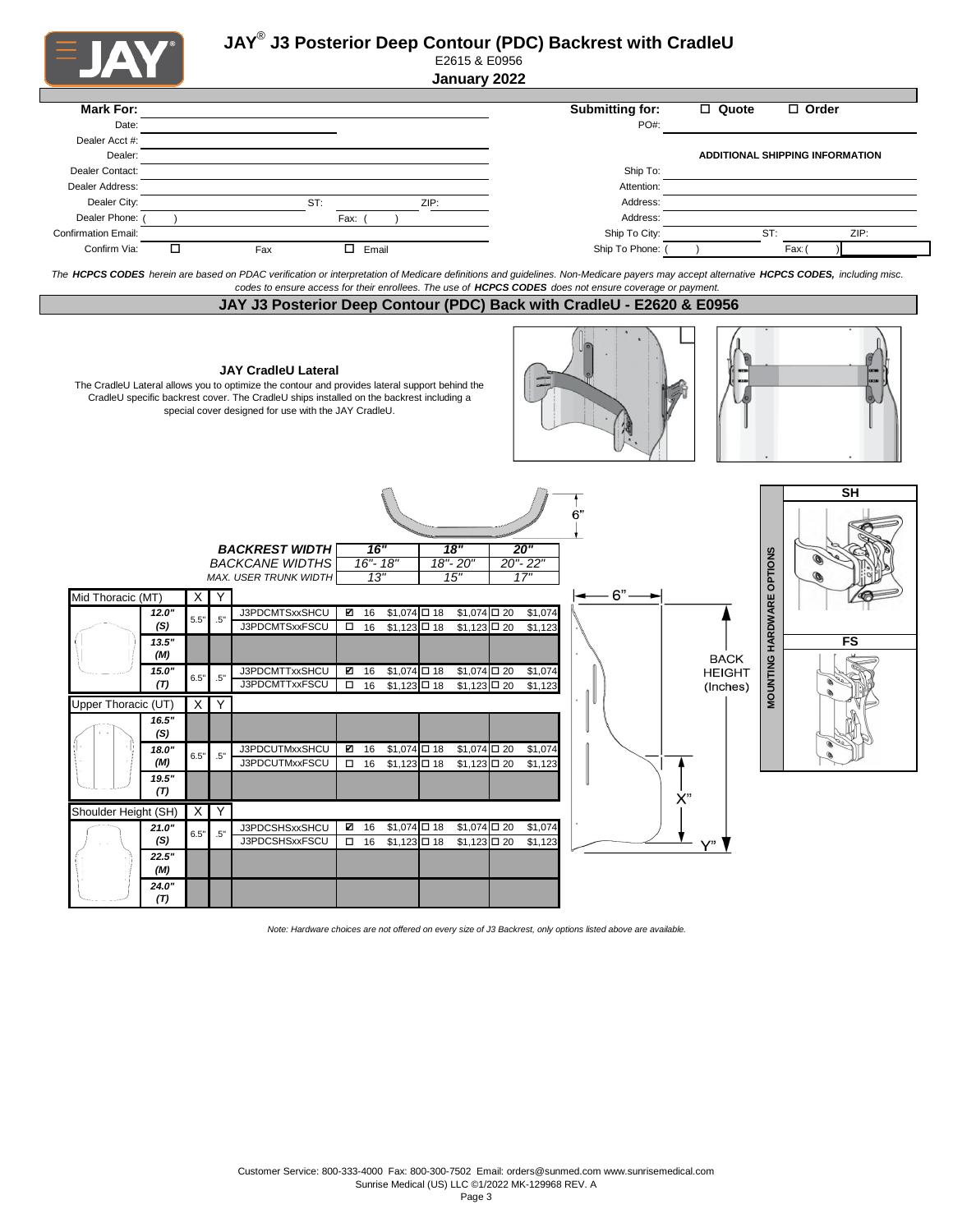|                              |                                                     | <b>JAY J3 Back Accessories</b> |               |     |                                  |     |  |  |  |  |  |
|------------------------------|-----------------------------------------------------|--------------------------------|---------------|-----|----------------------------------|-----|--|--|--|--|--|
|                              |                                                     |                                | E2615 & E0956 |     |                                  |     |  |  |  |  |  |
| <b>SHIPPING INSTRUCTIONS</b> |                                                     |                                |               |     |                                  |     |  |  |  |  |  |
| N/A                          | Ship Back on Chair (Chair to be ordered separately) | N/C                            |               | N/A | Ship accessories mounted on back | N/C |  |  |  |  |  |
| <b>Headrests</b>             |                                                     |                                |               |     |                                  |     |  |  |  |  |  |

*Use this section for selecting headrest. Head supports are not available on LT Back Shells*

**STEP 1**

## **Select your HEADREST POST**

*Please select one box from the below Headrest Mount & Bracket choices.*

| Option # | <b>HCPCS</b> | Definition                        | Price    | Option # | <b>HCPCS</b> | Definition                              | Price    |
|----------|--------------|-----------------------------------|----------|----------|--------------|-----------------------------------------|----------|
| J3HEDX   | E1028        | Axys Mount & Bracket              | \$236.00 | J3HEDO   |              | E1028 ONYX Mount & Bracket              | \$215.00 |
| J3HEDL   | E1028        | LINX Mount & Bracket              | \$301.00 | J3HEDC   |              | E1028 Cobra Mount & Bracket             | \$301.00 |
| J3HEDL2  | E1028        | LINX <sup>2</sup> Mount & Bracket | \$333.00 | J3HEDF   |              | E1028 Cobra Flip Back Mount and Bracket | \$376.00 |











# **STEP 2 Select your HEADREST PAD**

X<br>TO

### *Please select one box from the below Headrest Pad choices.*

| □      | <b>HUPL</b> | E0955 | J3HUPL - HeadsUp Lrg: 5.3" Lng Arms | \$333.00 | □ | CL        | E0955 | J3CRDLLG - Lrg Contour Cradle Pad | \$166.00 |
|--------|-------------|-------|-------------------------------------|----------|---|-----------|-------|-----------------------------------|----------|
| $\Box$ | <b>HUPM</b> | E0955 | J3HUPM - HeadsUp Med: 4.1" Sht Arms | \$333.00 | □ | <b>CM</b> | E0955 | J3CRDLMD - Med Contour Cradle Pad | \$154.00 |
| $\Box$ | <b>HUPS</b> | E0955 | J3HUPS - HeadsUp Sml: 3.5" Sht Arms | \$333.00 | □ | <b>PL</b> | E0955 | J3CPLULG - Large C-Plush Pad      | \$166.00 |
|        |             |       |                                     |          |   | <b>PM</b> | E0955 | J3CPLUMD - Medium C-Plush Pad     | \$166.00 |

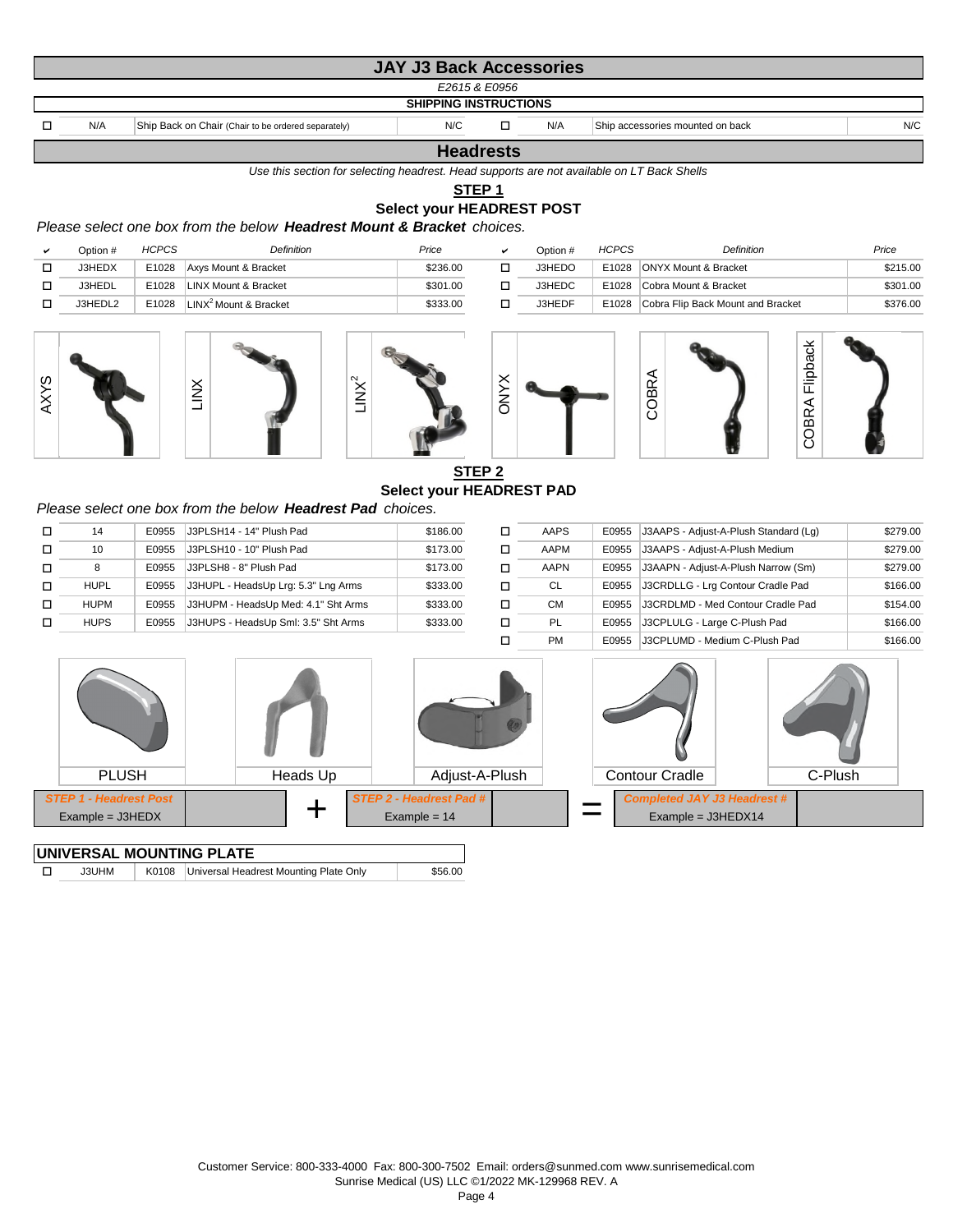|                                                                                                  |       |                                    | <b>Lateral Supports</b> |  |                                         |       |                                    |          |  |  |  |
|--------------------------------------------------------------------------------------------------|-------|------------------------------------|-------------------------|--|-----------------------------------------|-------|------------------------------------|----------|--|--|--|
| E2615 & E0956                                                                                    |       |                                    |                         |  |                                         |       |                                    |          |  |  |  |
|                                                                                                  |       |                                    |                         |  | <b>Lateral Thoracic Support (Fixed)</b> |       |                                    |          |  |  |  |
| Includes fixed mounting hardware. Lateral pads use 3DX covers with 1/2" Sunmate foam in the core |       |                                    |                         |  |                                         |       |                                    |          |  |  |  |
| J3LAT4X4FX                                                                                       | E0956 | LATERAL 4" Depth X 4" Height FIXED | \$269.00                |  | J3LAT6X4FX                              | E0956 | LATERAL 6" Depth X 4" Height FIXED | \$269.00 |  |  |  |
| J3LAT4X5FX                                                                                       | E0956 | LATERAL 4" Depth X 5" Height FIXED | \$269.00                |  | J3LAT6X5FX                              | E0956 | LATERAL 6" Depth X 5" Height FIXED | \$269.00 |  |  |  |
| J3LAT4x6FX                                                                                       | E0956 | LATERAL 4" Depth X 6" Height FIXED | \$269.00                |  | J3LAT6X6FX                              | E0956 | LATERAL 6" Depth X 6" Height FIXED | \$269.00 |  |  |  |

## **Swing-Away Lateral Thoracic Support**

Includes: Swing-away mounting hardware, left and right lateral are independent. Different types and sizes can be selected for each side.

|    |                  |       | Left Side                       |          |        |                  |       | <b>Right Side</b>                |          |
|----|------------------|-------|---------------------------------|----------|--------|------------------|-------|----------------------------------|----------|
| П. | <b>JLATSA44L</b> |       | LAT 4X4 W/ S/A MOUNTS - LH      | \$418.00 | п      | <b>JLATSA44R</b> |       | LAT 4X4 W/ S/A MOUNTS - RH       | \$418.00 |
|    | JLAT4X4          | E0956 | Lateral 4" Depth X 4" Height    | \$135.00 |        | JLAT4X4          | E0956 | Lateral 4" Depth X 4" Height     | \$135.00 |
|    | <b>JSAMNTL</b>   | E1028 | Lateral Swing Away Mount - Left | \$283.00 |        | <b>JSAMNTR</b>   | E1028 | Lateral Swing Away Mount - Right | \$283.00 |
| п. | <b>JLATSA45L</b> |       | LAT 4X5 W/ S/A MOUNTS - LH      | \$418.00 | $\Box$ | <b>JLATSA45R</b> |       | LAT 4X5 W/ S/A MOUNTS - RH       | \$418.00 |
|    | JLAT4X5          | E0956 | LATERAL 4" Depth X 5" Height    | \$135.00 |        | JLAT4X5          | E0956 | Lateral 4" Depth X 5" Height     | \$135.00 |
|    | <b>JSAMNTRL</b>  | E1028 | Lateral Swing Away Mount - Left | \$283.00 |        | <b>JSAMNTR</b>   | E1028 | Lateral Swing Away Mount - Right | \$283.00 |
|    | <b>JLATSA46L</b> |       | LAT 4X6 W/ S/A MOUNTS - LH      | \$418.00 | п      | <b>JLATSA46R</b> |       | LAT 4X6 W/ S/A MOUNTS - RH       | \$418.00 |
|    | JLAT4X6          | E0956 | LATERAL 4" Depth X 6" Height    | \$135.00 |        | JLAT4X6          | E0956 | Lateral 4" Depth X 6" Height     | \$135.00 |
|    | <b>JSAMNTL</b>   | E1028 | Lateral Swing Away Mount - Left | \$283.00 |        | <b>JSAMNTR</b>   | E1028 | Lateral Swing Away Mount - Right | \$283.00 |
|    | $\Box$ JAY       |       | LAT 6X4 W/ S/A MOUNTS - LH      | \$418.00 | $\Box$ | <b>JLATSA64R</b> |       | LAT 6X4 W/ S/A MOUNTS - RH       | \$418.00 |
|    | JLAT6X4          | E0956 | LATERAL 6" Depth X 4" Height    | \$135.00 |        | JLAT6X4          | E0956 | Lateral 6" Depth X 4" Height     | \$135.00 |
|    | <b>JSAMNTL</b>   | E1028 | Lateral Swing Away Mount - Left | \$283.00 |        | <b>JSAMNTR</b>   | E1028 | Lateral Swing Away Mount - Right | \$283.00 |
| п. | <b>JLATSA65L</b> |       | LAT 6X5 W/ S/A MOUNTS - LH      | \$418.00 | п      | <b>JLATSA65R</b> |       | LAT 6X5 W/ S/A MOUNTS - RH       | \$418.00 |
|    | JLAT6X5          | E0956 | LATERAL 6" Depth X 5" Height    | \$135.00 |        | JLAT6X5          | E0956 | Lateral 6" Depth X 5" Height     | \$135.00 |
|    | <b>JSAMNTL</b>   | E1028 | Lateral Swing Away Mount - Left | \$283.00 |        | <b>JSAMNTR</b>   | E1028 | Lateral Swing Away Mount - Right | \$283.00 |
|    | $\Box$ JLATSA66L |       | LAT 6X6 W/ S/A MOUNTS - LH      | \$418.00 | п      | <b>JLATSA66R</b> |       | LAT 6X6 W/ S/A MOUNTS - RH       | \$418.00 |
|    | JLAT6X6          | E0956 | LATERAL 6" Depth X 6" Height    | \$135.00 |        | JLAT6X6          | E0956 | Lateral 6" Depth X 6" Height     | \$135.00 |
|    | <b>JSAMNTL</b>   | E1028 | Lateral Swing Away Mount - Left | \$283.00 |        | <b>JSAMNTR</b>   | E1028 | Lateral Swing Away Mount - Right | \$283.00 |

## **Spine-Align Positioning Componets**

*J3 Back LT models come standard with a Small Lumbar, MT,UT and SH models come standard with a small and large lumbar.*

|   | <b>SPINE-ALIGN MINI FIT KIT 1</b>         |               |                                                                                       |                    |          |        | <b>SPINE-ALIGN MINI FIT KIT 2</b> |       |                                                      |                                                                                            |                        |
|---|-------------------------------------------|---------------|---------------------------------------------------------------------------------------|--------------------|----------|--------|-----------------------------------|-------|------------------------------------------------------|--------------------------------------------------------------------------------------------|------------------------|
|   |                                           |               | Includes: 3 wedges, 2 lateral shims, and 2 posterior/lateral pelvic positioning pads. |                    |          |        |                                   |       |                                                      | Includes: 5 wedges, 2 lat shims, 2 post/lat pelvic, 1 lg lumbar, 1 flat shim, and 1 curved |                        |
| □ | <b>J3SPNK112</b>                          | K0108         | SPINE-ALIGN MINI FIT KIT 1 (12")                                                      |                    | \$108.00 | п      | J3SPNK212                         | K0108 | SPINE-ALIGN MINI FIT KIT 2 (12")                     |                                                                                            | \$149.00               |
| □ | J3SPNK114                                 | K0108         | SPINE-ALIGN MINI FIT KIT 1 (14")                                                      |                    | \$108.00 | п      | J3SPNK214                         | K0108 | SPINE-ALIGN MINI FIT KIT 2 (14")                     |                                                                                            | \$149.00               |
| п | J3SPNK116                                 | K0108         | SPINE-ALIGN MINI FIT KIT 1 (16")                                                      |                    | \$108.00 | п      | J3SPNK216                         | K0108 | SPINE-ALIGN MINI FIT KIT 2 (16")                     |                                                                                            | \$149.00               |
| □ | J3SPNK118                                 | K0108         | SPINE-ALIGN MINI FIT KIT 1 (18")                                                      |                    | \$108.00 | п      | J3SPNK218                         | K0108 | SPINE-ALIGN MINI FIT KIT 2 (18")                     |                                                                                            | \$149.00               |
| □ | <b>J3SPNK120</b>                          | K0108         | SPINE-ALIGN MINI FIT KIT 1 (20")                                                      |                    | \$108.00 | п      | J3SPNK220                         | K0108 | SPINE-ALIGN MINI FIT KIT 2 (20")                     |                                                                                            | \$149.00               |
|   |                                           |               | LARGE LUMBAR PADS (Back Width) (W" x H" x D")                                         |                    |          |        |                                   |       | <b>SMALL LUMBAR PADS</b> (Back Width) (W" x H" x D") |                                                                                            |                        |
| □ | J3SPNLL12                                 | K0108         | LG LUMBAR (12") (3.5" x 7" x 1.6")                                                    |                    | \$47.00  | $\Box$ | J3SPNSL12                         | K0108 |                                                      | SML LUMBAR (12") (1.8" x 3.2" x 0.8")                                                      | \$45.00                |
| □ | J3SPNLL14                                 | K0108         | LG LUMBAR (14") (3.5" x 7" x 1.6")                                                    |                    | \$47.00  | п      | J3SPNSL14                         | K0108 | SML LUMBAR (14") (3.5" x 4.3" x 1")                  |                                                                                            | \$45.00                |
| □ | J3SPNLL16                                 | K0108         | LG LUMBAR (16") (5.5" x 7" x 1.6")                                                    |                    | \$47.00  | п      | J3SPNSL16                         | K0108 | SML LUMBAR (16") (5.5" x 4.3" x 1")                  |                                                                                            | \$45.00                |
| □ | J3SPNLL18                                 | K0108         | LG LUMBAR (18") (7.5" x 7" x 1.6")                                                    |                    | \$47.00  | п      | J3SPNSL18                         | K0108 | SML LUMBAR (18") (7.5" x 4.3" x 1")                  |                                                                                            | \$45.00                |
| □ | J3SPNLL20                                 | K0108         | LG LUMBAR (20") (9.5" x 7" x 1.6")                                                    |                    | \$47.00  | п      | J3SPNSL20                         | K0108 | SML LUMBAR (20") (9.5" x 4.3" x 1")                  |                                                                                            | \$45.00                |
|   | <b>WEDGES</b> (Back Width) (W" x H" x D") |               |                                                                                       |                    |          |        |                                   |       |                                                      | OTHER INDIVIDUAL SPINE-ALIGN COMPONENTS                                                    |                        |
| п | J3SPNWE12                                 | K0108         | WEDGES (12") (3.5" x 6.5" x 1.6")                                                     |                    | \$35.00  | $\Box$ | <b>J3SPNCR</b>                    | K0108 | <b>Curved Shim</b>                                   |                                                                                            | \$26.00                |
| ◻ | J3SPNWE14                                 | K0108         | WEDGES (14") (3.5" x 6.5" x 1.6")                                                     |                    | \$35.00  | □      | J3SPNBS                           | K0108 | Small Bean Bag                                       |                                                                                            | \$29.00                |
| □ | J3SPNWE16                                 | K0108         | WEDGES (16") (5.5" x 6.5" x 1.6")                                                     |                    | \$35.00  | п      | <b>J3SPNFL</b>                    | K0108 | Flat Shim                                            |                                                                                            | \$26.00                |
| □ | J3SPNWE18                                 | K0108         | WEDGES (18") (7.5" x 6.5" x 1.6")                                                     |                    | \$35.00  | □      | J3SPNBL                           | K0108 | Large Bean Bag                                       |                                                                                            | \$32.00                |
| п | J3SPNWE20                                 | K0108         | WEDGES (20") (9.5" x 6.5" x 1.6")                                                     |                    | \$35.00  | п      | <b>J3SPNLS</b>                    | K0108 | <b>Lateral Shim</b>                                  |                                                                                            | \$51.00                |
|   |                                           |               |                                                                                       |                    |          | п      | J3SPNLP                           | K0108 | Posterior/Lateral Pelvic                             |                                                                                            | \$51.00                |
|   |                                           |               |                                                                                       |                    |          |        |                                   |       |                                                      |                                                                                            |                        |
|   | <b>Sm Lumbar</b>                          | Lg Lumbar     | Wedge                                                                                 | <b>Curved Slim</b> |          | Flat   | <b>Lateral Slim</b>               |       | Sm Bean Bag                                          | Lg Bean Bag                                                                                | <b>Post/Lat Pelvic</b> |
| W | $1.8" - 9.5"$                             | $3.5" - 9.5"$ | $3.5" - 9.5"$                                                                         | 10"                |          | 10"    | 2.4"                              |       | 6"                                                   | 10"                                                                                        | 5.3"                   |
| н | $3.2" - 4.3"$                             | 7"            | 6.5"                                                                                  | 4"                 |          | 4"     | 4.3"                              |       | 4.5"                                                 | 3.2"                                                                                       | 3.6"                   |

Customer Service: 800-333-4000 Fax: 800-300-7502 Email: orders@sunmed.com www.sunrisemedical.com Sunrise Medical (US) LLC ©1/2022 MK-129968 REV. A

**D**  $\vert$  0.8" - 1"  $\vert$  1.6"  $\vert$  1.6"  $\vert$  1.6"  $\vert$  0.5"  $\vert$  0.3"  $\vert$  0.75"  $\vert$   $\vert$  0.75"  $\vert$   $\vert$  0.75"  $\vert$  1.6" 0.75"